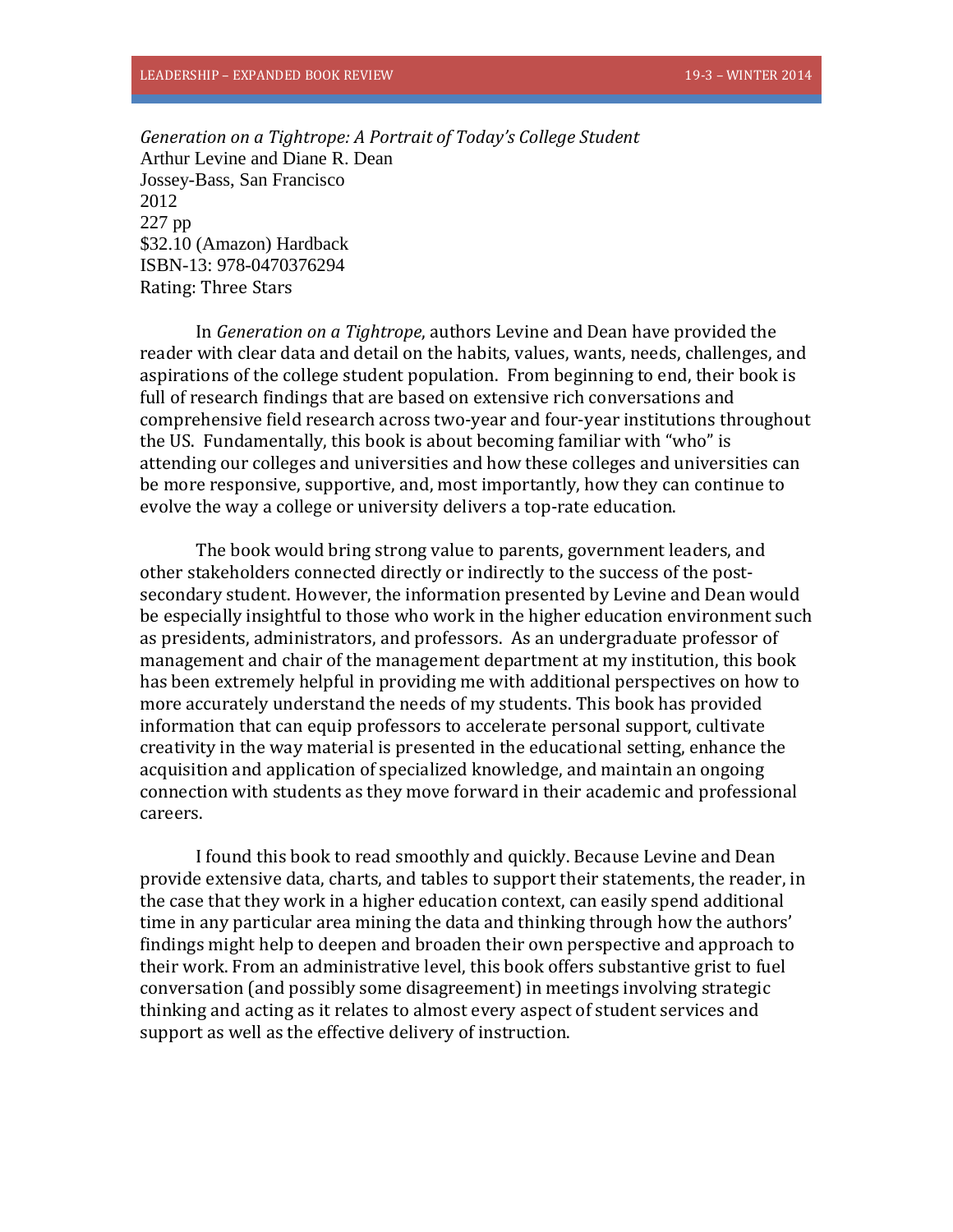The structure of the book includes an introduction, eight chapters, three appendices, and a reference and index section. Each chapter represents a particular snapshot of the college student population between 2005 and 2014. Chapter one speaks to the massive shifts in the worldviews and experiences of college students today and how these shifts are radically different from anything their parents or adult authority figures experienced. Students today see the past as a "foreign country" (p. 11) argue the authors. These shifts are represented in four dramatic disruptive changes: from analog to digital, from superpower domination to a flatter world characterized by smaller powers and the rise of terrorism, from an industrial economy to an information economy, and from the demographics of homogeneity to massive diversity and increased immigration. The authors go into further detail in each of these four areas by addressing the impact of the World Wide Web, the economic collapse, the September 11 attacks, Obama's election, and the rise of the cell phone.

Chapter two hones in on how academics have been radically altered by internal and external forces. What students are wanting out of an education has trended toward employability and specialized career and occupational knowledge and away from a process to define values, goals, and community identity. Majors that focus on business, health, and the sciences have increased while majors connected to the humanities have remained flat or slightly declined. Within the classroom the increased and more effective use of technology (a change in response to the "digital natives" orientation) has tended to drive and reframe many instructional processes.

Chapter three is a rich description of "the new tribalism" that takes place beyond the classroom. This chapter is a strength of the book as it paints a detailed picture of how technology has shaped the social life, connectivity, and community of the college student population. The traditional notion of "campus life" has undergone major deconstruction argue the authors. There is less need to participate in college-sponsored events and more need to "make a living." Beyond the challenge of making a living, the American college student has undergone a liberated perspective on alcohol, drugs, sex, and romance. Social life is defined, created, and sustained by social technology platforms leaving the typical student, according to the authors, somewhat socially and relationally underdeveloped.

The issue of brooding, hovering, and micromanaging parents is the subject of chapter four. Though I was somewhat aware of this trend of over-involved parents, the depth of the problem and the subsequent challenge presented to college administrators was completely unfamiliar to me. This was as much an entertaining chapter as it was informative. A student population that, in many respects, has been raised under the protection and adulation of Baby Boomer parents, is bringing their parents along or, to say it differently, the parents of these digital natives are inserting themselves into their children's college experience (with the tacit approval of their children) to ensure they are nurtured, supported, and properly defended.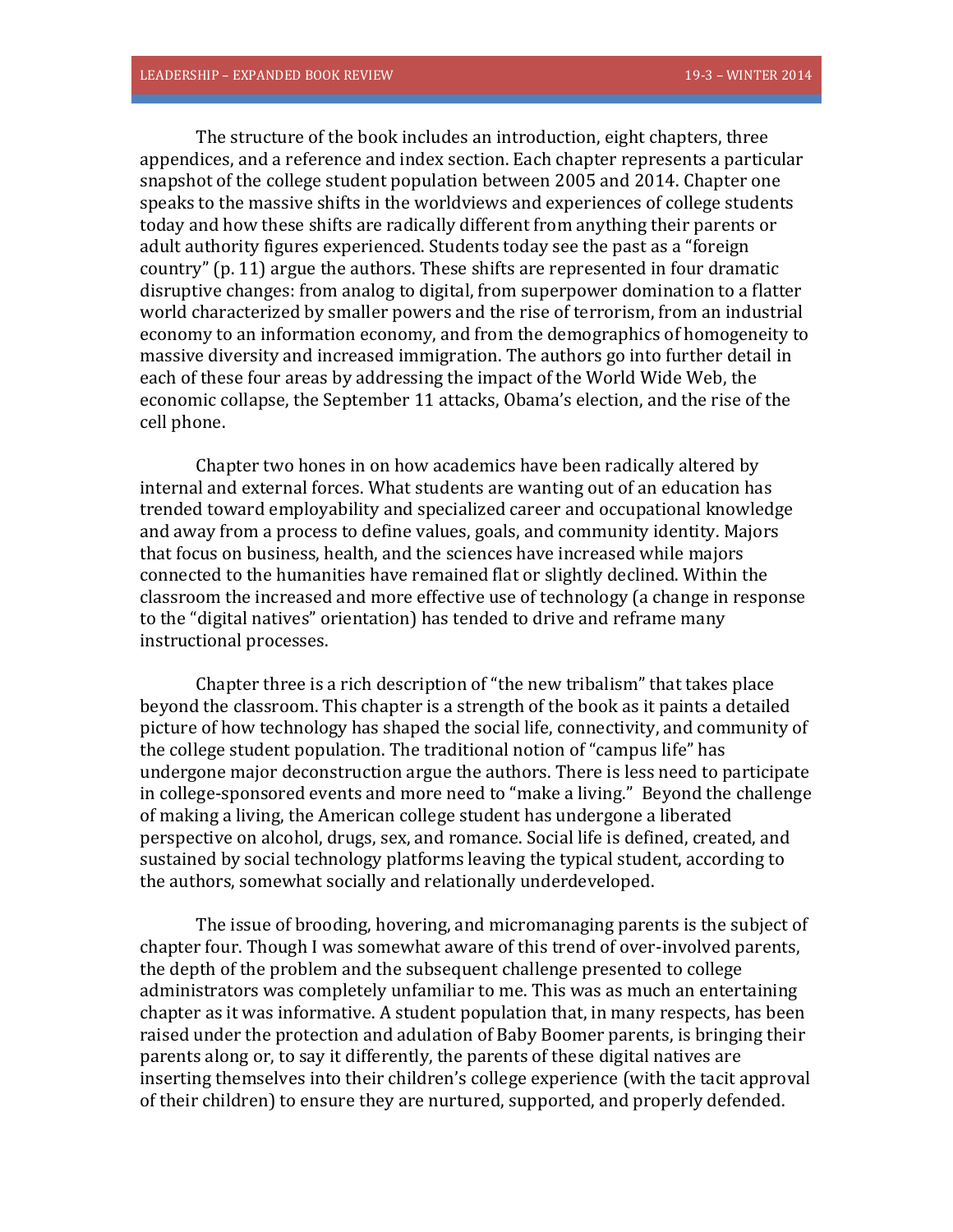This new dynamic is forcing many institutions to accommodate these more intrusive parents and the rise in dependency of their children.

Multiculturalism is the topic addressed in chapter five. The college student population of today has a radically different picture of diversity than their parents did in the 70s or 80s. For example, students, as a general population group, are more diverse than any American college cohort that has preceded them. There is a greater sense of community and affiliation found within this diversity. Polarization between different groups had declined.

Levine and Dean focus on the college student population and politics in chapter six. Overall, there has been a trend toward less interest in college politics and campus activism coupled with an increased disenchantment with the national political system and politicians. The government is viewed as a broken and dysfunctional system. Social institutions, such as the media, the family, the courts, and health care are also viewed as damaged. There is less interest in ideological positions and political engagement and more attention paid to issues that impact students personally. There has been an increased interest and involvement in environmental and sustainability issues. Globally, students feel more connected and involved, noted the authors. There continues to be strong involvement in study abroad programs, which cultivates a growing connection to international issues (and less attention paid to domestic concerns). Despite this connection to global concerns, the authors found that undergraduates are acting more locally and individually in a way that connects them to community issues and causes. This level of engagement is often out of view, passionate, personal, and focused.

In chapter seven, Levine and Dean explore how the college student population views the future…a future that in many ways appears rather ominous and perilous with a poverty of economic opportunities. Clearly, the years of education for the American college student studied in this research have been characterized by severe economic hardships. Graduates are entering a very difficult job market which is generating anxiety and stress. Yet they still embrace the possibilities and promises of a life that is hopeful and optimistic. They want to be successful in relationships, to have children, to acquire money and possessions, and to be at least as well off as their parents. Perhaps most poignantly, the centrality of and connection to parents and family remains a vital linkage to the realization of the hopes of these students.

The final chapter of the book turns attention to how educational institutions can respond in the twenty-first century. Levine and Dean offer a number of recommendations that are directly connected to the findings of their research. First, colleges need to prepare students to live in a time of massive change that is continuously disruptive. This includes focusing on the "three Cs" (p. 164) of critical thinking (problem solving), creativity (bringing new solutions to existing problems), and continual learning (renewing skills and the infusion of new knowledge). Second,